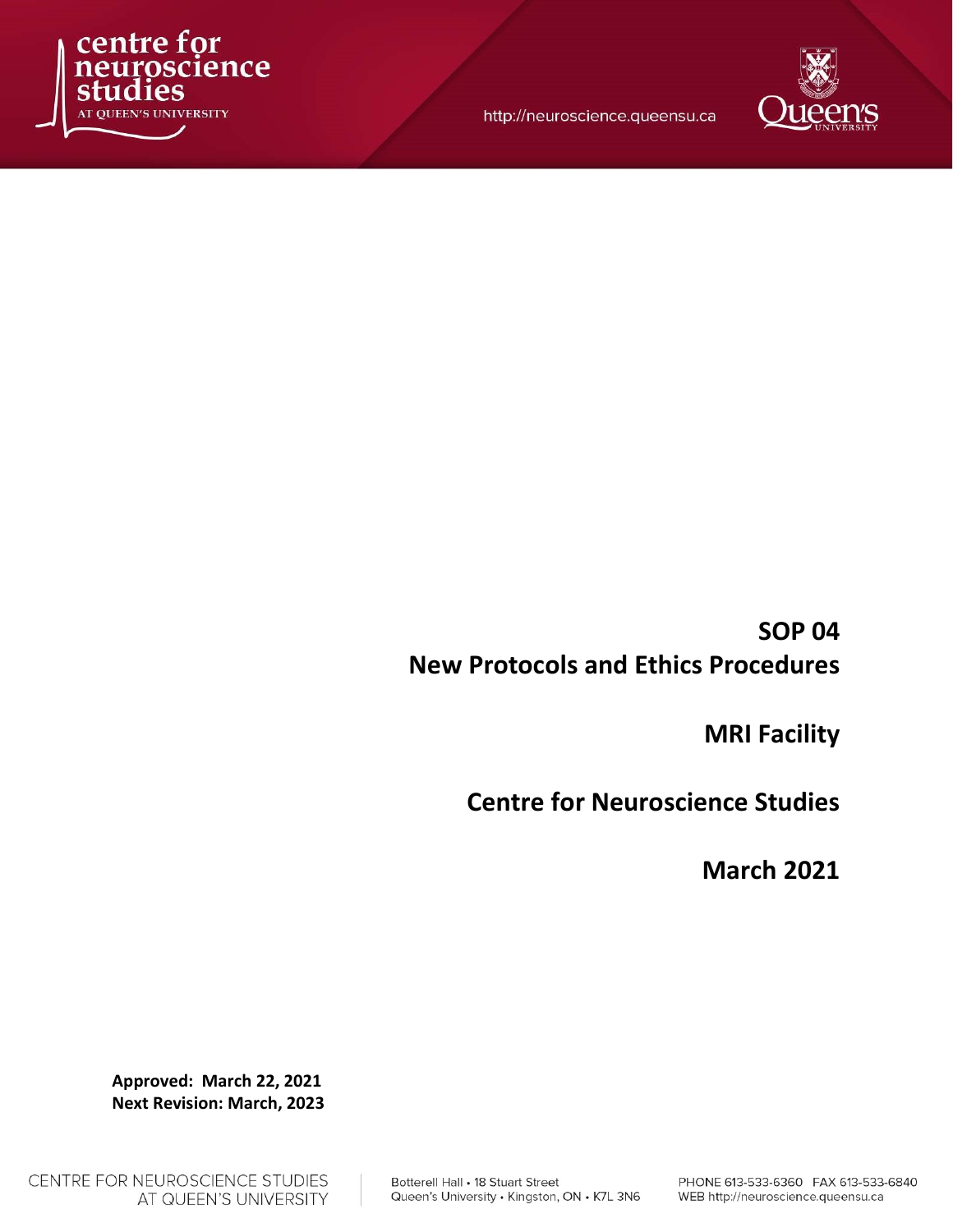| <b>TABLE OF CONTENTS</b> |        |
|--------------------------|--------|
| 1. Summary               | Page 3 |
| 2. New Protocols         | Page 4 |
| 3. Required Ethics       | Page 5 |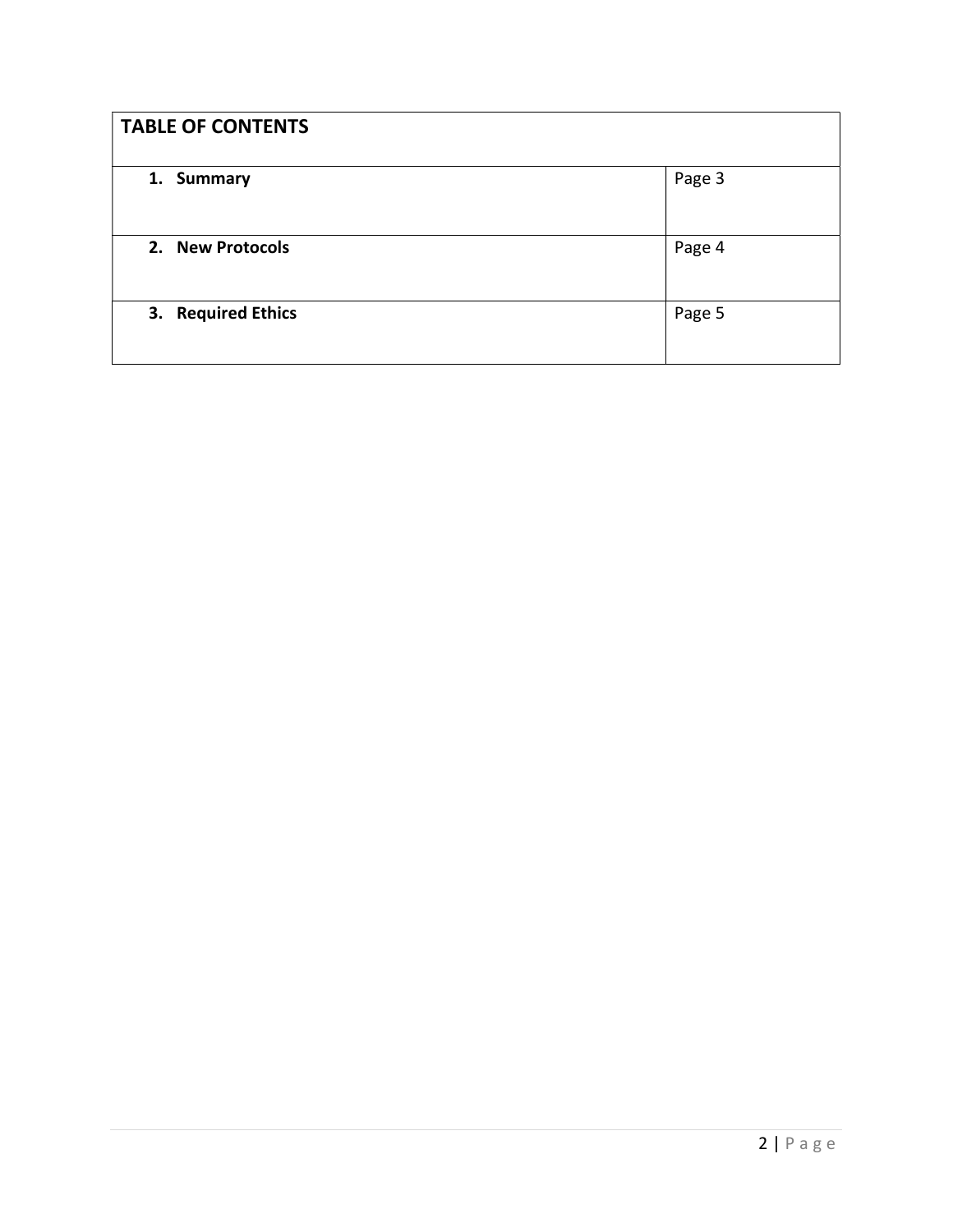### **SUMMARY**

i. The 3T MRI Facility is used primarily for in-vivo studies of human and animal structure and function. These studies include assessment of metabolism and physiology, cognitive function, and vascular dynamics, not only in normal and research patient populations, but also in in-vitro and animal models using a variety of advanced nuclear magnetic resonance imaging and spectroscopy techniques. The facility resources are available to peerreviewed grant funded scientific collaborators with appropriate Review Ethics Board protocols in place.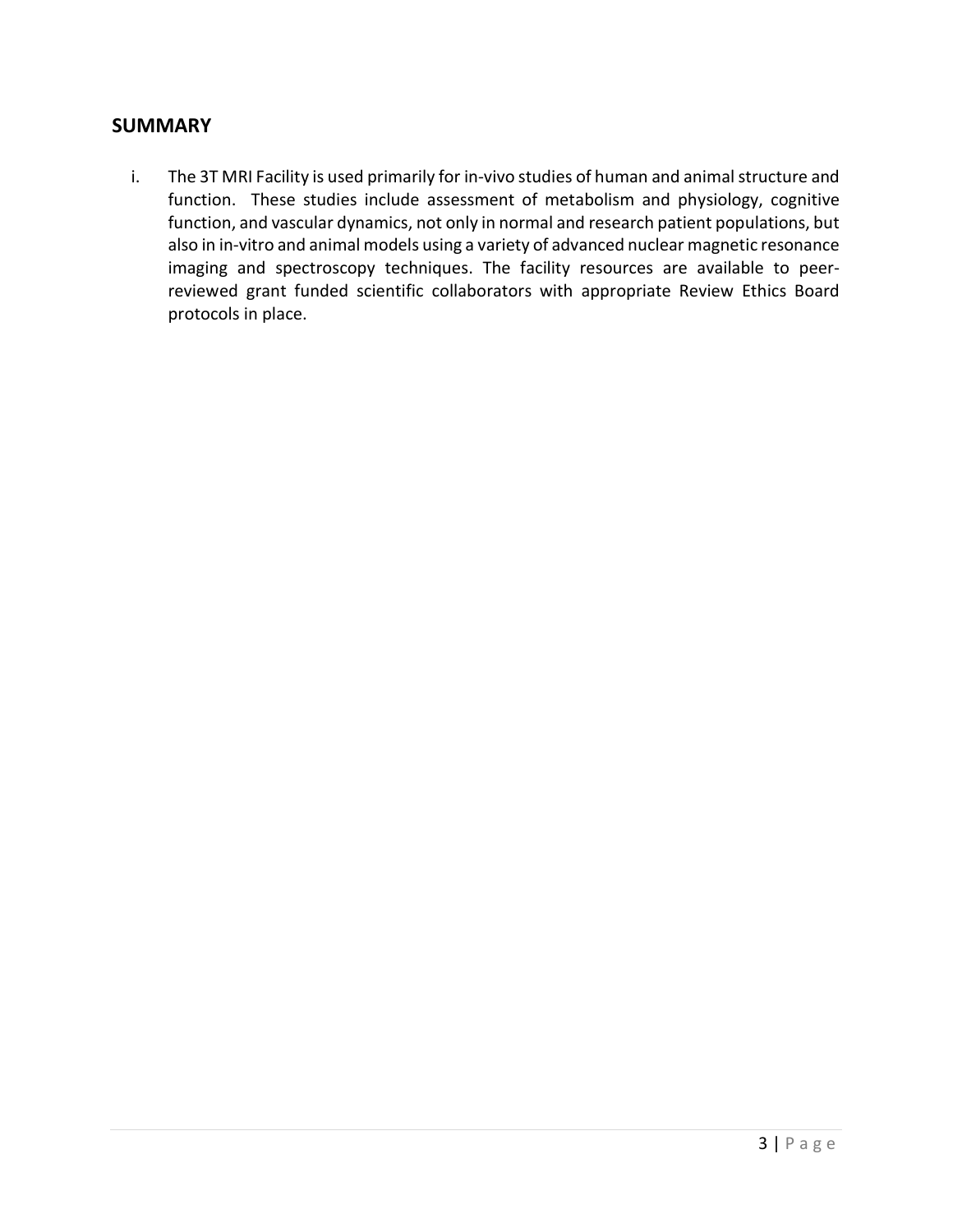## NEW PROTOCOLS

- i. An investigator (having complied with The New Faculty Agreement) wishing to begin a new study at the 3T MRI Facility must submit a brief (less than 2 pages) summary of the proposed research to the CNS MR Management Committee which includes details of the experimental protocol. A Word document template is available on our website (http://neuroscience.queensu.ca/facilities/mri-facility#forms) entitled "FMC protocol template.doc". The report will be kept on file with the MR Facility Manager and Lead.
- ii. In the protocol proposal, the investigator may request a small amount of free protocol testing time, in addition to the study hours requested. Please note that protocol testing will be limited to new studies where necessary, and no more than 4 hours per year. Studies that are continuations of previous research are unlikely to be granted free protocol testing time. The approval of free protocol testing time is at the discretion of the MR Facility Manager and MR Facility Lead and is not guaranteed.
- iii. The protocol will be discussed regarding safety, appropriateness, and experimental design by the Facility Management Committee at a meeting that is open to any interested participants. Only the Management Committee will vote to approve or deny the protocol.
- iv. Approval of the study must be obtained through the appropriate Queen's University Research Ethics Board or Animal Care Committee before the study may commence (see below). Template documents are provided on our website (http://neuroscience.queensu.ca/facilities/mri-facility#forms) as examples to assist with portions of the required ethics submissions. These are available in the documents "Ethics\_risks&benefits.doc" and "subject\_information\_template.doc". Ethics procedures change periodically, and it is the responsibility of the researcher to ensure that the information taken from these templates conforms to current ethics board recommendations.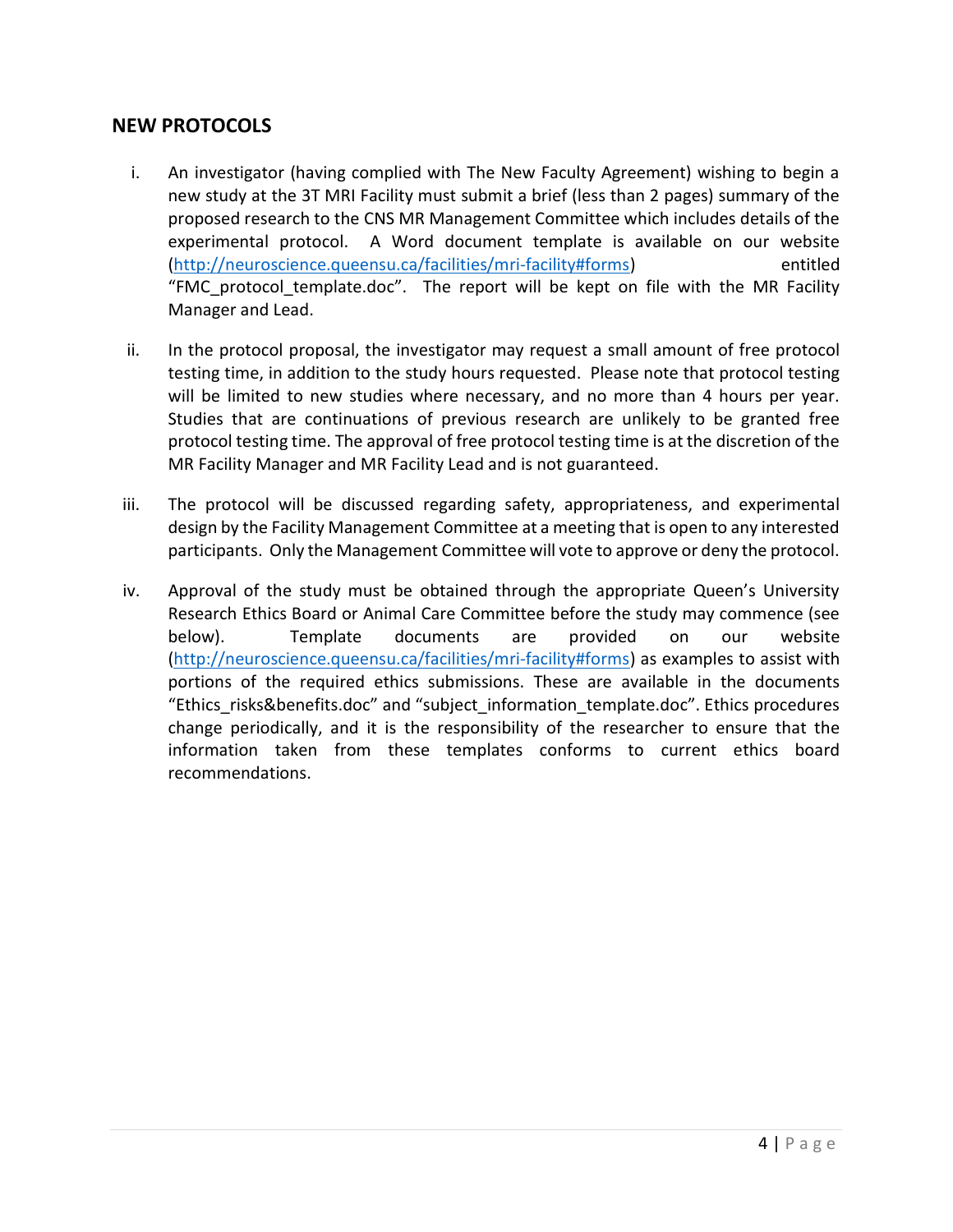# REQUIRED ETHICS

- i. All research involving humans or animals by Queen's employees or their collaborators must be approved by a Queen's sanctioned review board. For further details pertaining to specific Research Ethics Board guidelines please refer to the Office of Research Services website at http://www.queensu.ca/vpr.
- ii. At the time of FMC protocol submission please submit an electronic copy of your FULL research ethics submission (including all appendices) in PDF format.